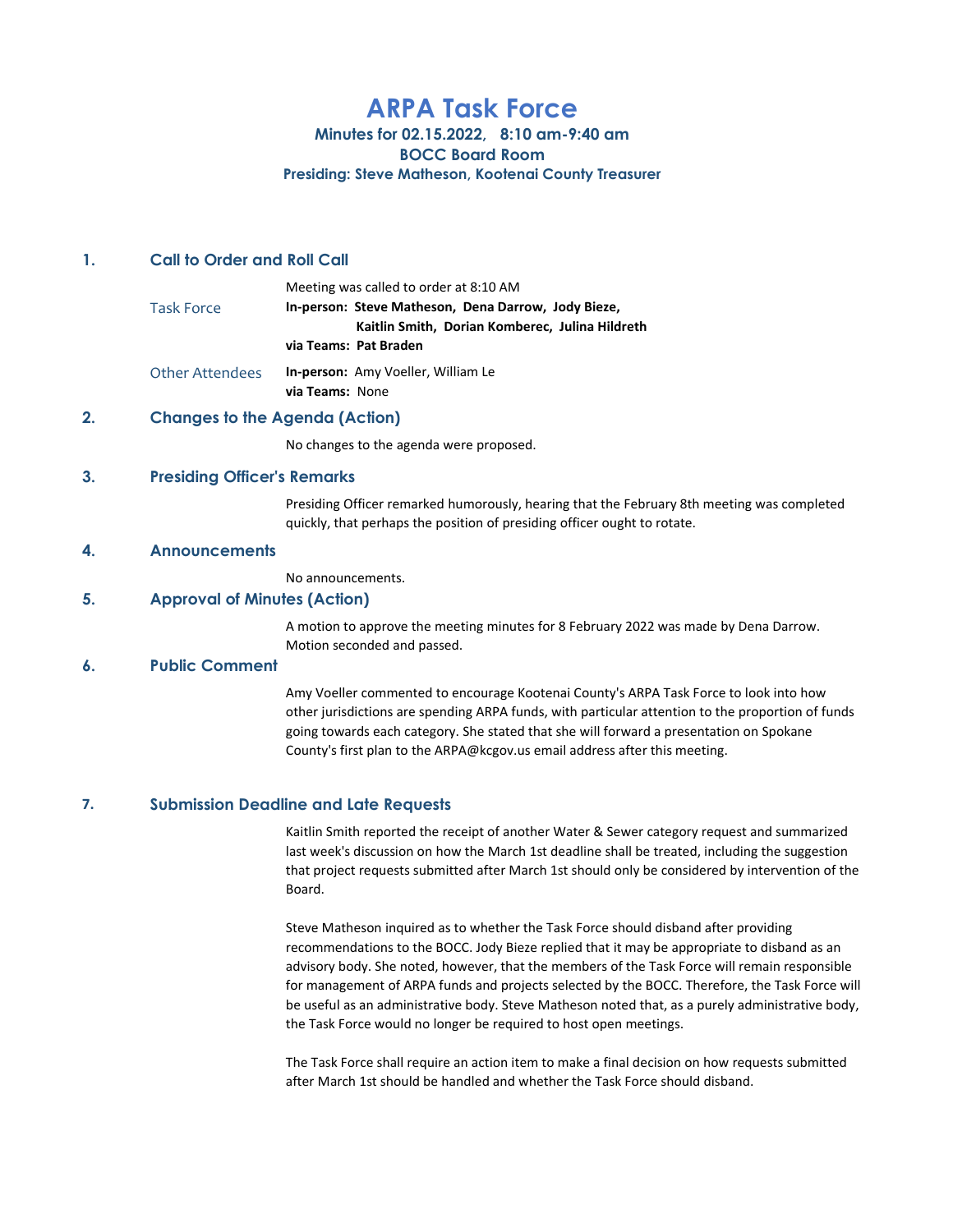# 8. Project Scoring Review: Sixth Batch (Discussion)

KC EMSS: Ambulance for COVID response

Prosecutor: Family Justice Center

Sheriff: Radio Refresh

St. Vincent de Paul: Septic to Sewer Transition

Evaluators had no comments about evaluation and scoring of the sixth batch.

# 9. Project Evaluation Update: Seventh Batch (Action)

Kaitlin Smith reported sixteen presumed eligible projects in need of evaluation, plus as many anticipated requests from Buildings & Grounds as are determined eligible. The Task Force has agreed to undertake evaluation for eight project requests this week; Pat Braden will provide the specific requests to be evaluated after confirming eligibility.

# 10. Updates: Ongoing Tasks/Project Information (Discussion)

Master Plan Meeting Docs Public Hearing / Evening Meeting Website Update and Posting of Evaluation Materials Submission of Quarterly Report Countywide PPE IFR-Final Rule Differences check-in

Dena Darrow reiterated that the BOCC will be holding a meeting on the Master Plan on Friday, February 18th, at 11 AM.

Steve Matheson sought confirmation of Task Force preference on when a public hearing should be held; Pat Braden and Jody Bieze confirmed that Task Force consensus is that a public hearing should be held after the Task Force has submitted its recommendations to the BOCC. A date for the hearing has not been set.

Kaitlin Smith stated that the list of all requested projects has been uploaded and linked in the ARPA webpage.

Jody Bieze stated that the first Quarterly Report has now been submitted. It is her belief that the issue which prevented submission has been solved, and will not be an issue again going forward.

Julina Hildreth confirmed that OEM staff will intermittently reach out to construct orders of PPE, and can request funds from the BOCC at the time of each order. Jody Bieze noted that, if OEM does not intend to make a formal project request for evaluation, they will nevertheless need to communicate an amount of funds to be set aside in anticipation of PPE expenses.

Kaitlin Smith provided a summary and check-in for differences between eligibility requirements under the Interim Final Rule and the Final Rule. The Final Rule prompted the evaluation of project requests eligible under "Providing government services," and required that the Sheriff's Radio Refresh project request be categorized as "Responding to the public health emergency or its negative economic impacts" instead of "Providing government services." No other eligibility determinations were changed.